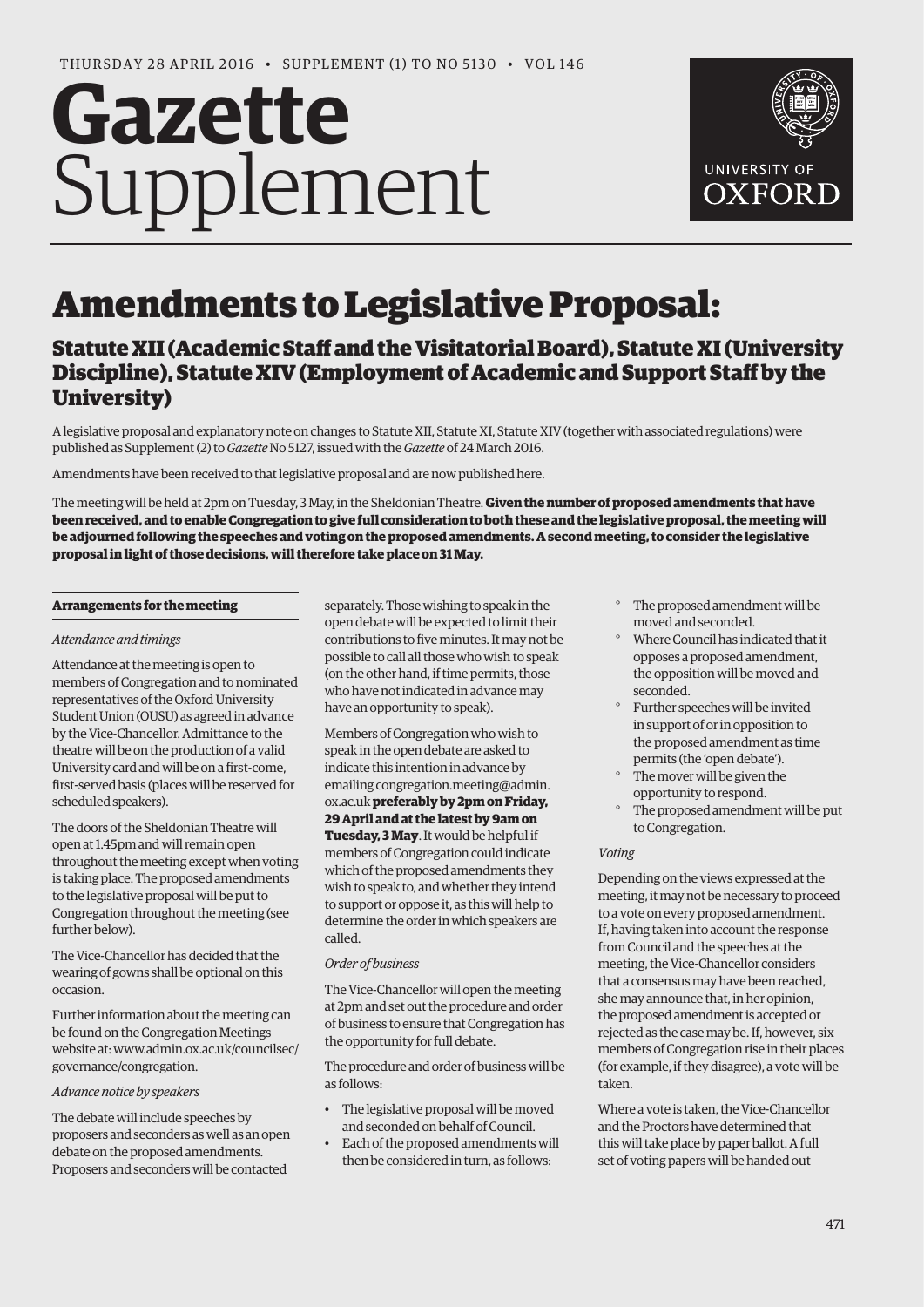on arrival (some of which may therefore not be used if an amendment has been accepted or rejected), and voting papers will be handed in and be counted at the end of all of the speeches (ie after all of the proposed amendments have been put to Congregation).

Members of Congregation will be required to identify themselves on their voting slips by name and signature and by college/ department or faculty and to deposit their own voting slips in ballot boxes at the doors of the House. Slips will be sorted and counted by the Proctors, and will subsequently be kept confidentially by the Proctors for six days, after which they will be destroyed.

#### *Transcript*

It is intended that a transcript of the meeting will be published in the *Gazette* of 12 May and, before then, on the Congregation website. As a result of time constraints, it will not be possible to check the report of the proceedings with individual speakers before publication. Speakers are asked to provide [their written texts by email to congregation.](mailto:congregation.meeting@admin.ox.ac.uk) meeting@admin.ox.ac.uk by 9am on **Wednesday, 4 May**.

#### *Further information on Statute XII*

The Statute XII consultation website can be [found at: www.ox.ac.uk/staff/consultations/](http://www.ox.ac.uk/staff/consultations/statute-xii) statute-xii.

#### **Notice of Amendments**

Under regulations 2.6 and 2.9 of Congregation Regulations 2 of 2002, the Vice-Chancellor, in consultation with the Proctors, has reported the following amendments to Council as in her judgement being true amendments which are not inconsistent with or irrelevant to the principles of the proposal as set out in the preamble. Council now forwards these amendments to Congregation. The order of the amendments shown below is that in which they will be taken at the meeting.

Please note that in some cases changes to regulations are set out but these do not form part of the Legislative Proposal. If any of the amendments to the Legislative Proposal are carried, Council will need to republish its proposed changes in regulations.

#### **(1) Equality and Diversity**

#### *Explanatory Note*

The Public Sector Equality Duty (Equality Act 2010) requires the University to consider the potential and actual impact on equality of all their policies, procedures, decisions,

and informal practices. This involves removing or minimising disadvantages suffered by people due to their protected characteristics (age, disability, gender reassignment, marriage or civil partnership, pregnancy or maternity, race, religion or belief, sex, sexual orientation), and taking steps to meet the needs of people from protected groups where these are different from the needs of other people. In applying dismissal (including redundancy) procedures, the University should pay due regard to its obligations in these respects.

In its Strategic Plan 2013–2018, one of the University's core strategies is to work towards an increasingly diverse staffing profile, and this aim should be enshrined in the Statute.

The University has created various working and advisory groups to pursue this objective. One such group is the Equality and Diversity Panel, which the University has charged with the responsibility of embedding awareness of equality and diversity across all its activities. This commitment to support equality of opportunity is expressed again in the University's Equality Reports in 2013–2014 and 2014–2015, and in the Athena Swan Charter and is also reflected in the University's declared intention to apply for the Race Equality Charter in 2017. While it is commendable that the University is committed to its equality and diversity objectives, and is achieving success in some of them, this is not reflected in the proposed changes to the Regulations relating to Statute XII. There is a weak commitment towards equality, and none shown towards diversity in the composition of the Visitatorial Board, Staff Employment Panel, Redundancy Panel and University Appeal Panel. There should be a requirement that these bodies be as representative as possible of the full range and balance of University staff. Training on equality and diversity should be included in the training required for panel members, and an expert adviser on any one of the protected characteristics should be available to the panel where appropriate.

#### *Amendment*

*Part A: Construction, Application, and Interpretation*, Section 1

**1** In subsection (2) remove the final 'and'.

**2** In subsection (3) replace 'fairness.' with 'fairness; and'.

#### **3** Add after subsection (3):

'(4) to promote equality and diversity among all the University's staff.'

#### [*Further information related to the associated regulations*

#### *Regulations for the Staff Employment Review Panel and University Appeal Panel.*

**1** In regulation 2 (2), after 'Services' insert '. The panel shall take advice from an appropriate adviser in cases where a protected characteristic (age, disability, gender reassignment, marriage or civil partnership, pregnancy or maternity, race, religion or belief, sex, sexual orientation) has been raised as an issue or at the request of the staff member concerned.' Replace 'and appropriate' with 'Appropriate'.

**2** In regulation 17 (2), after 'Services' insert '. The panel shall take advice from an appropriate adviser in cases where a protected characteristic (age, disability, gender reassignment, marriage or civil partnership, pregnancy or maternity, race, religion or belief, sex, sexual orientation) has been raised as an issue or at the request of the staff member concerned.' Replace 'and appropriate' with 'Appropriate'.

#### *Regulations for Constituting Panels convened under Statute XII Parts B, D and H*

In regulation 5, after 'training' insert ', including on equality and diversity,'.]

*Proposed by*: C Wairimu Gatome,

Department of Biomedical Services *Seconded by*: Stuart White, Jesus

Under regulation 2.24 (*c*) of Congregation Regulations 2 of 2002, Council gives notice that the amendment is acceptable to Council.

#### **(2) Academic Freedom**

*Explanatory Note*

#### *Problem 1 – Range of protection of VB*

We have been assured that the proposed new Statute XII preserves a high degree of protection of academic freedom, but many people may be surprised at how it is actually supposed to work. The problem arises from the broad common use of the term 'academic freedom' contrasted to the narrower definition used in the new Statute.

The Statute starts out to ensure what is later referred to as 'freedom of expression' saying '1. This statute and any regulation made under this statute shall be construed in every case to give effect to the following guiding principles, that is to say: (1) to ensure that members of the academic staff have freedom within the law to question and test received wisdom and to put forward new ideas and controversial or unpopular opinions, including their opinions about the University, without institutional censorship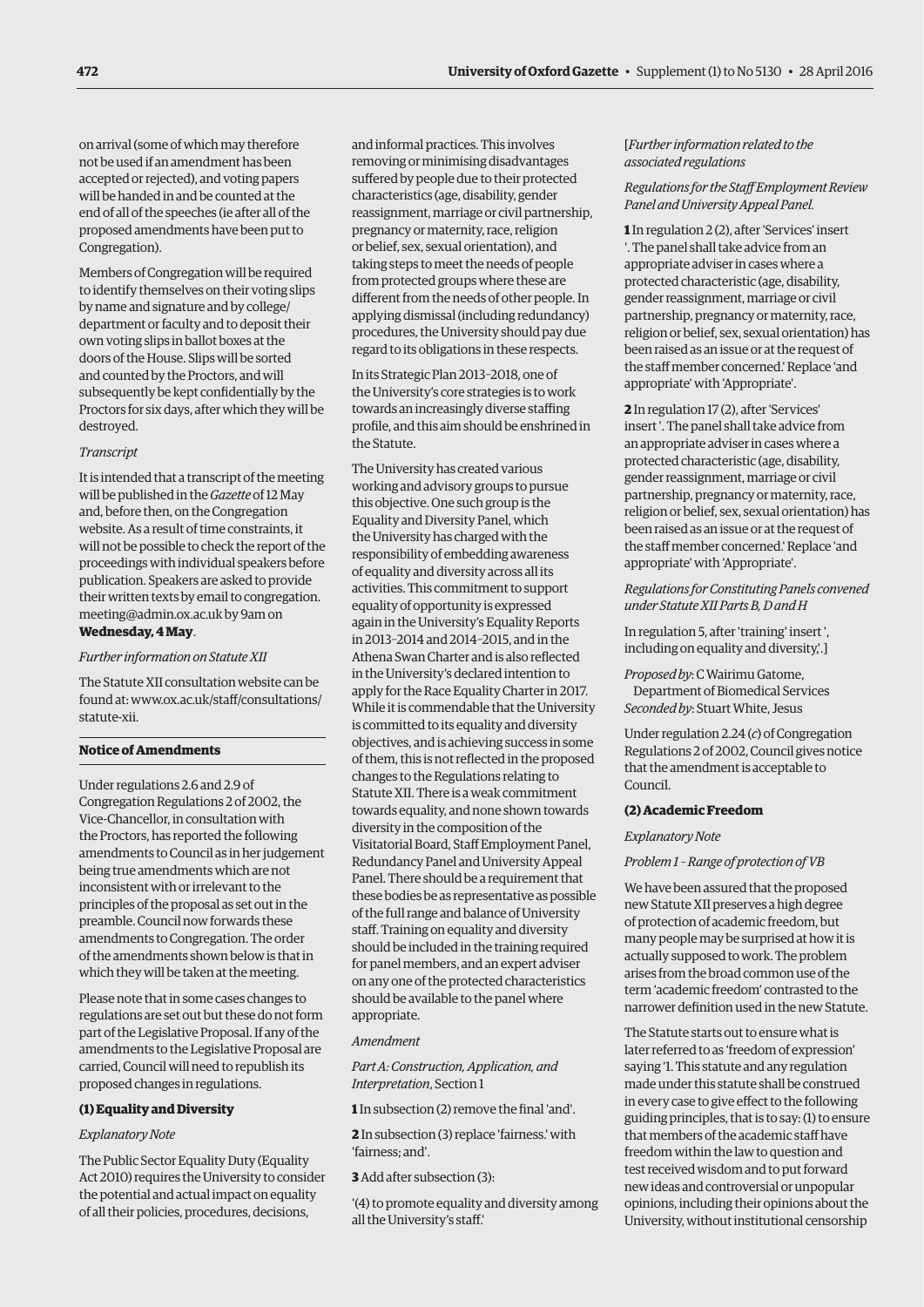and without placing themselves in jeopardy of losing their jobs or privileges, and as further provided for in section 4 below;'.

However in section 4 we then find '(2) In this statute, "academic freedom" means the particular freedoms pertaining to research and teaching in the University and to which Parts C and D accord protection through the Visitatorial Board'.

So it turns out that only the freedoms listed in the rest of 4 (2) are accorded the protection of the VB. Those in 1 (1) are not. Apparently the idea is that 1 (1) forbids the University from prosecuting someone for use of the freedoms in 1 (1), so no assignment to the VB is needed. However life is often not simple, and one can imagine that a person might feel a case is being brought against him nominally for some other reasons but really because of his actions under 1 (1), but he would not be able to claim access to the VB. If the University really believes that a disciplinary case for 1 (1) would never be pursued because it isn't allowed by the Statute, they shouldn't mind changing the Statute to give such 'non-existent' cases the protection of the VB. The same holds for the additional freedoms given in 4 (1).

This problem can be fixed by re-ordering text in section 4 to bring all the types of freedom under the VB as done in the amendment below.

#### *Problem 2 – restriction to teaching and research staff*

Section 4 (2) grants the protection of the Visitatorial Board exclusively to 'particular freedoms pertaining to research and teaching in the University' in the case of those 'who are required to engage in academic teaching and/or research either by their written contracts of employment or by established and agreed practice'. Nominally this sounds OK, but some staff who are not included in that may be concerned that the University could try to fire them because of views that they express in the context of teaching or research (or some other activity, such as journalism) that they pursue in their own time. It is suggested again that this problem would be prevented if the freedoms of 1 (1) were to be offered Visitatorial Board protection in section 4 with an elaboration to take in views expressed outside the context of employment.

A minor problem in section 12 arises as a consequence of broadening the definition of academic freedom used in the statute, because the broadened definition no longer makes sense as a reason for the different treatment of teaching and research staff in

the redundancy section. This can be fixed by a revision of that sentence as in the amendment below.

#### *Problem 3 – restriction on public discourse*

Section 4 (3) includes as the third of the specific teaching / research freedoms '(iii) engage in public discourse according to standards of professionalism reasonably expected of the holder of an academic post in the University.' The restriction to 'standards' is problematic because there are no clear standards and views on what they should be can vary. We might have to accept that if this third specific freedom were needed, but public discourse should already be covered by 1 (1). Therefore this problematic item can be deleted once 1 (1) has been brought under the protection of the VB, as already discussed above and done in the amendment below.

#### *Amendment*

**1** Replace section 4 as follows:

'4. Statement of Freedoms

(1) All members of the academic staff, in accordance with the UNESCO 1997 Recommendation concerning academic freedom, shall have all the freedoms listed below which comprise "academic freedom" for the purposes of this statute and are accorded protection in Parts C and D through the Visitatorial Board:

(*a*) all the freedoms of expression set out in section 1 (1) regardless of whether those freedoms are exercised within or outside the context of University employment;

(*b*) the freedom to participate in professional bodies or representative bodies of their choice in accordance with the law and the University's recognition agreements with trade unions in force from time to time; and

(*c*) all employees of the University who are required to engage in academic teaching or research either by their written contracts or by established and agreed practice, shall have particular freedoms pertaining to academic teaching and research in the context of their University employment, namely that, provided that they fulfil their contractual duties and honour any applicable agreements with research funding bodies, they shall be free without fear of any professional or personal reprisal or disadvantage, to:

(i) carry out research on subjects of their choosing, and publish and disseminate the results of that research as they wish and in whatever form they wish without any interference or any suppression;

(ii) conduct teaching in a manner that they consider appropriate according to the standards and norms of the relevant department or faculty.

(2) The University requires that, in all circumstances, members of staff will exercise their right to academic freedom only within the law.

(3) All members of the University must observe University policy concerning behaviour at work and the conduct of their duties.'

**2** In section 12 (2), replace 'As a safeguard of academic freedom' with 'As a safeguard for freedom in matters of teaching and research as described in section 4 (1) (*c*)'.

*Proposed by*: Susan Cooper, Emeritus Fellow, St Catherine's

*Seconded by*: Patricia Thornton, Merton

Under regulation 2.24 (*c*) of Congregation Regulations 2 of 2002, Council gives notice that the amendment is acceptable to Council.

#### **(3) Confidentiality**

#### *Explanatory Note*

The Statute and Regulations themselves don't constrain the member of staff from discussing his case with colleagues, but the only thing that is ensured is the ability to discuss his case with his single chosen representative. It is well known that the administration tends to impose confidentiality in various areas. A person who is in danger of losing his job may be easily intimidated by even an implication of a constraint of confidentiality. If he doesn't have a real expert available among his colleagues to represent him, he may want to discuss his situation with various people to assemble advice. He might benefit from asking people to act as witnesses in his defence but feel constrained by confidentiality from doing so. He may also simply need moral support from friends. This applies to the VB, SERP and UAP. It is more plausible that some degree of confidentiality may be required in a grievance case so we do not propose an amendment to that part of the Statute; however, we hope the University will consider reasonable allowance for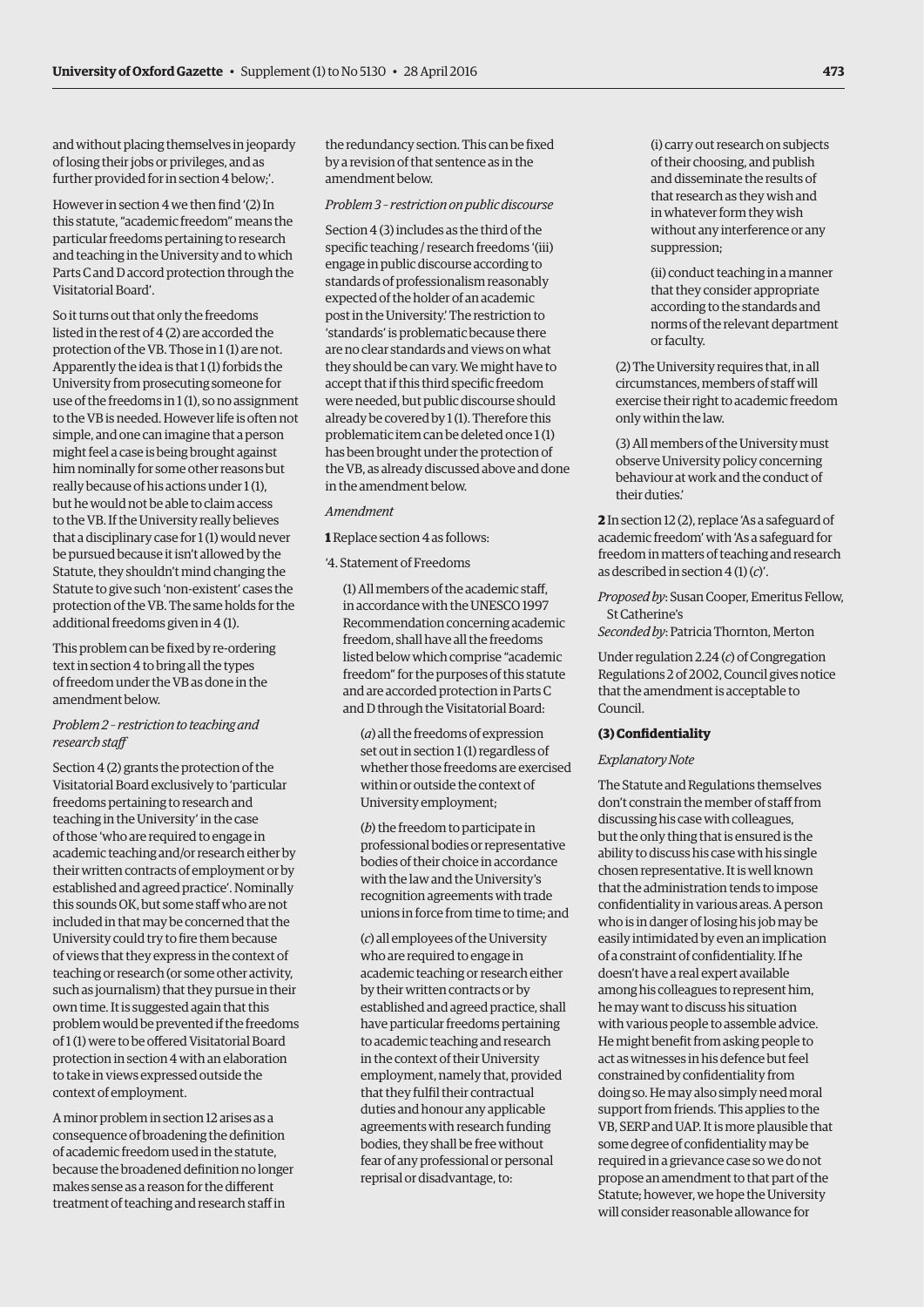personal discussion in the Regulations and procedural guidelines.

A similar protection from an imposition of confidentiality is needed for staff threatened with redundancy, but it is more difficult to see where to put it. Staff threatened with redundancy should have been informed of that before the case goes to the Redundancy Panel, as the procedure is to first try to find possibilities for redeployment. Already at that stage, and throughout the proceedings, such staff need support unconstrained by confidentiality.

We suggest that it would be helpful for the administration to organise a discussion among people who have served on the Visitatorial Board to get their experience of these and similar issues to improve the final formulation of the Regulations.

#### *Amendment*

**1** In section 33, renumber the existing (*d*) and (*e*) to (*e*) and (*f*) and insert:

'(*d*) that during preparation for the hearing and the hearing itself, the member of the academic staff has the right in strict confidence to discuss the situation with and obtain advice and moral support from colleagues in the University and outside it, personal friends and family;'.

#### **2** In section 36, renumber the existing (*d*) and (*e*) to (*e*) and (*f*) and insert:

'(*d*) that during preparation for the hearing and the hearing itself, the member of

the academic staff has the right in strict confidence to discuss the situation with and obtain advice and moral support from colleagues in the University and outside it, personal friends and family;'.

#### [*Further information related to the associated regulations*

It is suggested that the University consider making Regulation or Guidance to give advice on not influencing those who will be called to give evidence and on the risks of attracting accusations of slander or libel.]

*Proposed by*: Susan Cooper, Emeritus Fellow St Catherine's

*Seconded by*: Johan Fopma, Physics Department

Under regulation 2.24 (*c*) of Congregation Regulations 2 of 2002, Council gives notice that the amendment is acceptable to Council.

#### **(4) Representation (and argument on the size of panels)**

#### *Explanatory Note*

#### *Representation*

The proposed new Statute XII allows a member of staff brought before the various panels to bring someone else to assist and represent him. For the Visitatorial Board and Appeal Court, both the existing and proposed Statute places no restriction on this representative, saying 'another person, whether such person is legally

qualified or not'. However in most other cases the proposed Statute restricts it to a 'colleague in the University or trade union representative', as shown in the Table. No such restriction is placed on the person who presents the case for dismissal. Informal discussions have indicated that the University doesn't intend to use professional lawyers for the SERP, but what is intended now will not necessarily be practiced in the future if it is not embedded in the Statute or at least the Regulations. Even if the University doesn't use a professional lawyer, it can choose from a group of trained and experienced people in Personnel Services. In comparison, the member of staff is limited to the range of people he knows within the University, especially if he isn't a member of the union. This doesn't seem fair.

A useful comparison can be made to the established procedure for disciplining students. The Student Disciplinary Panel operates on a semi-legal pattern. The chair is a member of Congregation who is legally qualified (normally a member of the Law faculty) with two other Congregation members as additional members. The Proctors present the case for the prosecution and the student can be represented by someone he chooses without restriction: 'another person, who need not be legally qualified' (see www.admin.ox.ac.uk/ statutes/regulations/234-062.shtml 3.16).

*Comparison of allowed representation in old and proposed new Statute XII*

| Procedure               | Old Statute |                                                                    | Proposed new Statute |                                                                    |
|-------------------------|-------------|--------------------------------------------------------------------|----------------------|--------------------------------------------------------------------|
|                         | Sec.        | Representative                                                     | Sec.                 | Representative                                                     |
| Prelim. Disciplinary    | N/A         | N/A                                                                | 21(3)(a)             | colleague in the University or a trade union<br>representative     |
| Review Panel            | N/A         | N/A                                                                | 28(3)                | colleague or trade union representative                            |
| Visitatorial Board (VB) | 22(a)       | another person, whether such person is legally<br>qualified or not | 33(a)                | another person, whether such person is<br>legally qualified or not |
| SERP and UAP            | N/A         | N/A                                                                | 36(a)                | colleague in the University or trade union<br>representative       |
|                         |             |                                                                    | 36(b)                | any person whom the member reasonably<br>requests                  |
| Grievance, dep/div      | N/A         | N/A                                                                | 43(6)                | colleague in the University or a trade union<br>representative     |
| Grievance Comm.         | 34          | friend or representative                                           | 47                   | colleague in the University or a trade union<br>representative     |
| Appeal Court            | 44(2)(a)    | another person, whether such person is legally<br>qualified or not | 56                   | another person, whether such person is<br>legally qualified or not |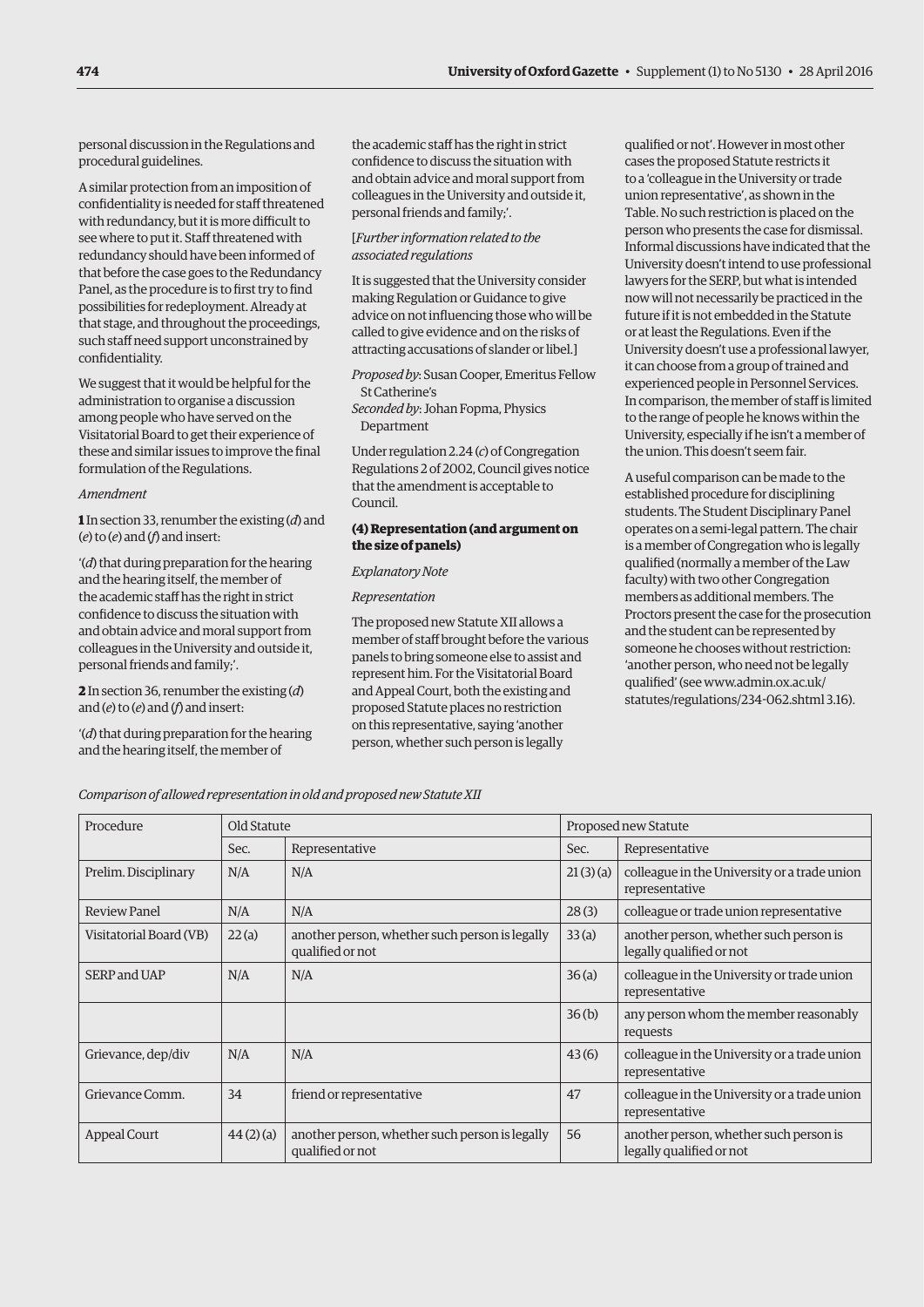The restriction to a 'colleague in the University or trade union representative' is probably acceptable for the newly added provisions for the initial disciplinary procedures within a department or division and for the grievance procedures. It is probably also acceptable for the Review Panel (which decides whether a case goes to the VB or SERP) if that is how 'colleague' without specific restriction to 'in the University' would be interpreted – the omission may be an error rather than intentional.

VB and Appeal Court both have no restriction in the new and old Statute. We agree with the intention that the SERP and the UAP not normally use lawyers, but appropriate protection is needed to ensure a fair balance of representation.

The difference between 36 (*a*) and (*b*) for the SERP in the proposed new Statute is probably also an error and would be very difficult to use in practice.

#### *Argument on Panel Size*

The new Statute specifies only three members of the SERP, UAP, and Redundancy Panel, compared to five on the VB (both old and new). The reason given was that a panel of three is less intimidating and it is also easier to find a mutually agreeable meeting date for the smaller number. However the meeting date problem could be solved by incorporating availability for a given date in the selection by lot described in the proposed Regulations, which already provide for drawing again if a drawn member has a conflict of interest or all three members a panel are of the same sex. The advantage of a larger panel, especially as it is a 'lay' panel more similar to a jury than a panel of professional judges, is that a broader range of experience and viewpoints can be brought to the deliberations. Also there is less danger of it being overly influenced by a single dominant member. The character of the SERP panel would still be distinct from that of the VB since all of its members would be internal to the University, rather than having a distinguished external legal chair.

This argument on Panel size complements those in the separate amendment submitted by Wairimu Gatome and Louise Upton. Their amendment proposes all the necessary textual changes that are needed to satisfy us, and so they are not repeated in our amendment below.

#### *Amendment*

**1** In section 36 (*a*), after 'by a colleague in the University or trade union representative' insert 'or by a legally qualified person provided that, given the nature of the case, the Registrar so agrees'.

**2** In section 36 (*b*), replace 'any person whom the member reasonably requests' by 'the person appointed under section 36 (*a*)'.

**3** For the avoidance of doubt in section 28 (3), insert the words 'in the University' after 'colleague'.

#### [*Further information related to the associated regulations*

If this amendment is carried, consequent changes are needed to the Regulations for the Staff Employment Review Panel and University Appeal Panel. In addition, section 3 of those Regulations should be expanded as follows:

'The Registrar shall appoint a suitable person to present the case for the dismissal before the Panel (the "presenter"). The intention is to avoid the need for legal representation before the Panel. Only in cases where the Registrar has agreed that the person before the Panel may use legally qualified representation will a legally qualified presenter be used by the University. In cases when the Registrar has refused an application for the use of legal representation, he or she shall submit to the Panel for their information that application and the reasoning for the refusal.']

*Proposed by*: Susan Cooper, Emeritus Fellow, St Catherine's

*Seconded by*: Johan Fopma, Physics Department

Under regulation 2.24 (*c*) of Congregation Regulations 2 of 2002, Council gives notice that the amendment is acceptable to Council.

#### **(5) Size of the Panels and the Pool**

#### *Explanatory Note*

No reason is given for the smaller size of the Staff Employment Review Panel, University Appeal Panel, and Redundancy Panel compared to the Visitatorial Board, which has retained a membership of five. The seriousness of both the issues to be considered by the panels and the consequences of those decisions will be as great as in the case of the Visitatorial Board. A panel size of five would surely increase the variety of views among the panel members, better ensure fairness, and provide a greater opportunity for equality and diversity representation. An increase in the size of the

panels will make an increase in the size of the pool desirable, but with a Congregation membership of over 4,500, panels with five members and a pool of twenty-four seem easily achievable.

#### *Amendment*

#### *Part B: Redundancy*

**1** In section 14, subsection 6, replace 'three' with 'five'.

*Part D: Discipline and Dismissal*

**2** In section 35, replace 'three' with 'five'.

#### [*Further information related to the associated regulations*

If this amendment is carried, consequent changes to Regulations for the Staff Employment Review Panel and University Appeal Panel are proposed.

**1** In section 2 (1), replace 'three' with 'five'.

**2** In section 17 (1), replace 'three' with 'five'.

*Regulations for the Redundancy Panel*

**3** In section 2, replace 'three' with 'five'.

*Regulations for Constituting Panels convened under Statute XII Parts B, D and H*

**4** In section 2, replace 'eighteen' with 'twenty-four' and replace 'three panel' with 'four pool'.

**5** In section 7, replace 'three' with 'five'.

**6** In section 9, replace 'three' with 'five' (twice) and replace 'third' with 'fifth'.

**7** In section 10, replace 'three' with 'five'.]

*Proposed by*: Wairimu Gatome, Department of Biomedical Services

*Seconded by*: Louise Upton, Department of Physiology, Anatomy and Genetics and Lecturer, Christ Church

Under regulation 2.24 (c) of Congregation Regulations 2 of 2002, Council gives notice that it opposes this amendment.

#### **(6) Part B: Redundancy**

#### *Explanatory Note*

To ensure that all academic staff as defined in Part A section 3 retain the same level of protection against redundancy as they are assured of under the present Statute and to apply the principles of justice and fairness equally to all such staff;

To ensure that Congregation retains all the powers of governance that it holds under the present Statute without those powers being in any way diluted or diminished.